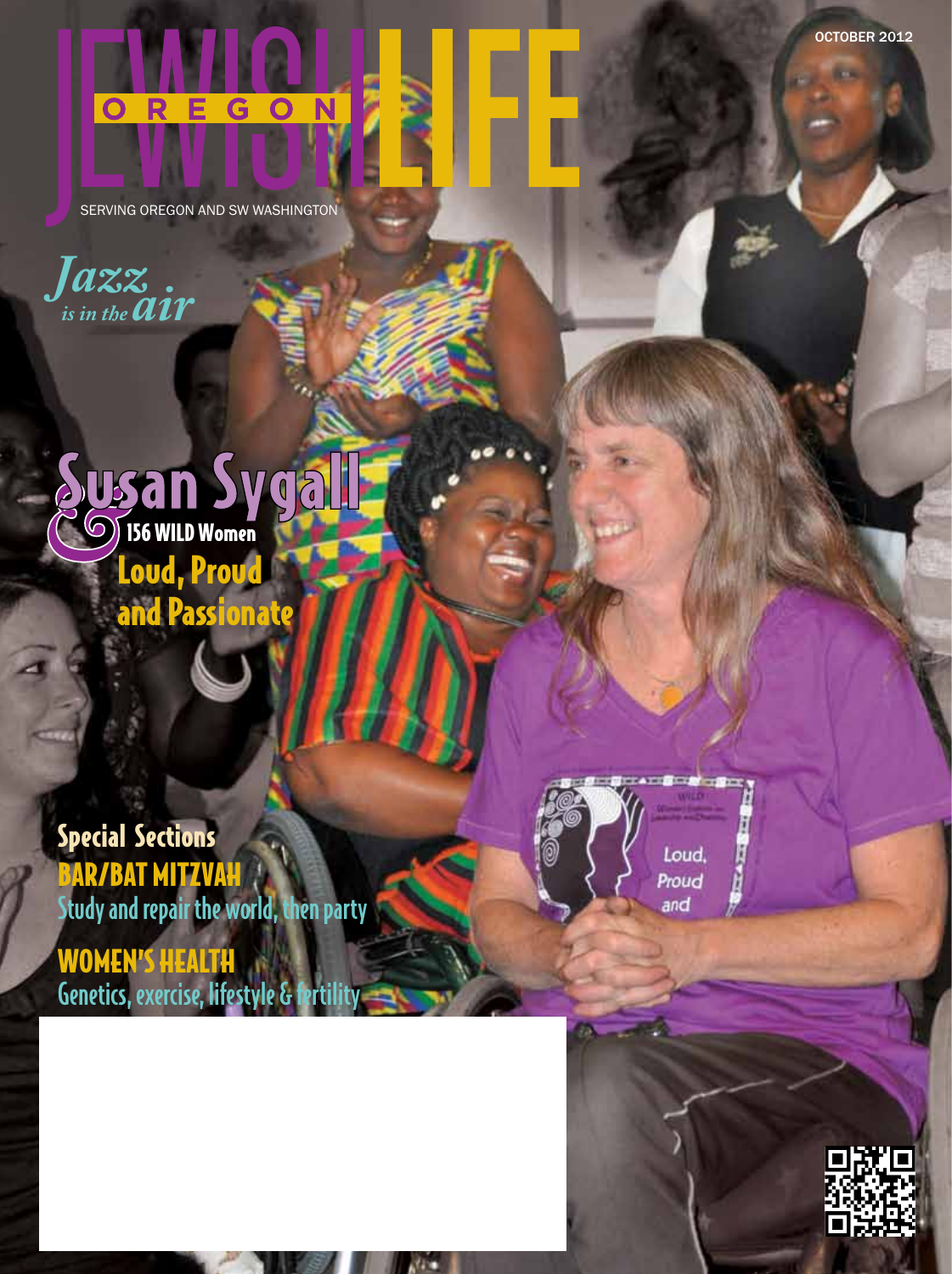# Mussar dinner emphasizes ethics, friendship



Laura Fendel, facilitator of the Mussar study group at Rose Schnitzer Manor, makes a Shabbat toast with the participants at the Aug. 24 dinner. Photo by Peter Korchnak

#### **by** Peter **Korchnak**

Any dinner that starts with a strawberry margarita promises an extraordinary experience. The meal acquires extra significance when you pair the drink with the Mussar middot (ethical trait) of Enthusiasm, as Laura Fendel and a group of women living at Rose Schnitzer Manor did on Aug. 24.

"This is a special dinner," said Fendel, who has facilitated the Mussar study group at the Manor for two years. "The ladies paired the Mussar traits with a dish, and then we designed our dinner."

As appetizers, challah signified Sustenance and chopped liver brought Moderation.

"We have to watch our cholesterol," said Natalie Stone, 88.

Fendel created the place settings and decorations with intent, too. The centerpiece, consisting of forest tree and shrub branches slightly changing color, signified the subtle change Mussar causes. Suzanne Liberman, 82, said she had learned to listen better. Charlotte Weiner, 92, quipped, "If you don't change, you might as well stay in bed."

In addition to sharing Shabbat and launching a month of reflection before the High Holy Days, the dinner marked a new chapter in the group's life: after going through Alan Morinis'

*Everyday Holiness* twice, the group will study Estelle Frankel's *Sacred !erapy* in the New Year.

Fendel said, "Mussar was created by men for men. We wanted it to be from our perspective."

Ruth Henning, 92, added, "We feminized the text."

A heightened awareness of the world and inner growth featured prominently in the stories that the women shared as they discussed the meaning of Mussar.

"Living in a community like Rose Schnitzer Manor, you're constantly with people," Henning said when chicken soup introduced Compassion into the discussion. "It's hard. You need new skills."

When the layered salad (Order) arrived, Julie Anne Feinstein, 72, whom the other participants referred to as "the baby of the group," said, "I've become more aware of gossip – when it starts and how not to start it. And I've learned to forgive myself."

The main course (ginger scallion steelhead salmon – Simplicity – and red cabbage with raisins and apples – Humility) compelled Fran Stone, 88, to admit, "Mussar helped me become aware of my own failings and work on them."